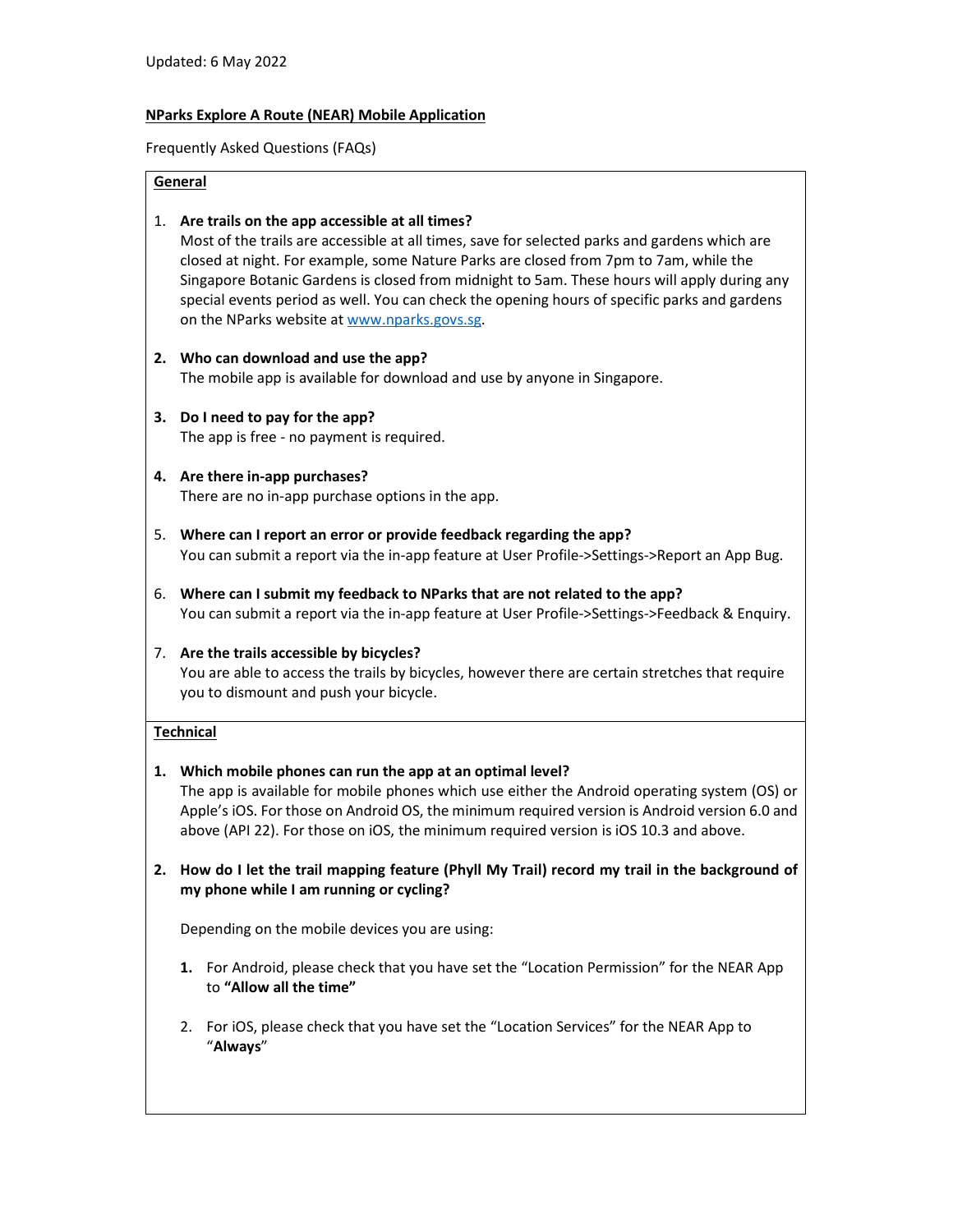# **3. Will the app drain my mobile phone's battery while running in the background?**

Resources are accessed by the app open in the background only when a background process is involved, such as accessing GPS location during a recording/mapping of a trail using Phyll My Trail feature with the phone screen turned "off". In fact, having the app run in the background uses less battery as opposed to keeping the app "on" at all times while accessing it's features.

# **4. Will I receive inbox notifications when I am not using the app?**

You will still receive push notifications and updates on information of the app in your inbox even when the app is not turned.

# **5. What happens if I have no network coverage?**

The app will not be able to function without WiFi or 4G/3G connection. In the event that the app has no network coverage, please check your phone network settings, or reset the NEAR App by shutting the app down and re-launching the app.

- **6. Does the GPS function in my phone need to be enabled the entire time I am using the app?**  The GPS function should be enabled all the time to best enjoy the features of the app as many of the features (eg. Navigation, trail mapping) are tagged to your location.
- **7. Why did I receive an error message where access to the app will be limited?**  As the system discovered irregularities with your mobile device, such as a "modified" or "rooted/jail-broken" device, access to the app will be limited. We would encourage you to switch to another device to be able to gain full access to all the app features.

## **Points Accumulation (Flower Points)**

1. **How can I participate in the point accumulation programme?** As long as you are registered with the NEAR mobile app, you are automatically a participant of the point accumulation programme. Point accumulation programme will only be activated when there is an organised special event that utilises the Flower Points.

# **2. What are Flowers?**

"Flowers" is our name for points, which are accumulated when using the NEAR mobile application. You can accumulate these points by completing tasks during a special in-app event/challenge. Accumulated Flowers can be used to redeem chances to win attractive prizes during the special in-app events.

# **3. How do I win the prizes?**

Flowers received will be converted to winning chances when you participate in a NEAR App Special Event. For example, a user can redeem 1 winning chance by converting 1000 Flowers to 1 winning chance during the special event. So, if you have accumulated 2000 Flowers, you can redeem your Flowers for 2 chances to win the prizes. The exact number of chances you can redeem with Flowers will be released closer to the event date. Stay tuned!

# **4. How do I earn Flowers during Special Event?**

You can earn Flowers by exploring the trails and using certain features and functions of the app, such as:

- i. Daily visits to the trails
- ii. Visiting checkpoints along the trails
- iii. Completing quests at checkpoints
- iv. Searching for digital Hidden Fruits that may appear in randomised locations daily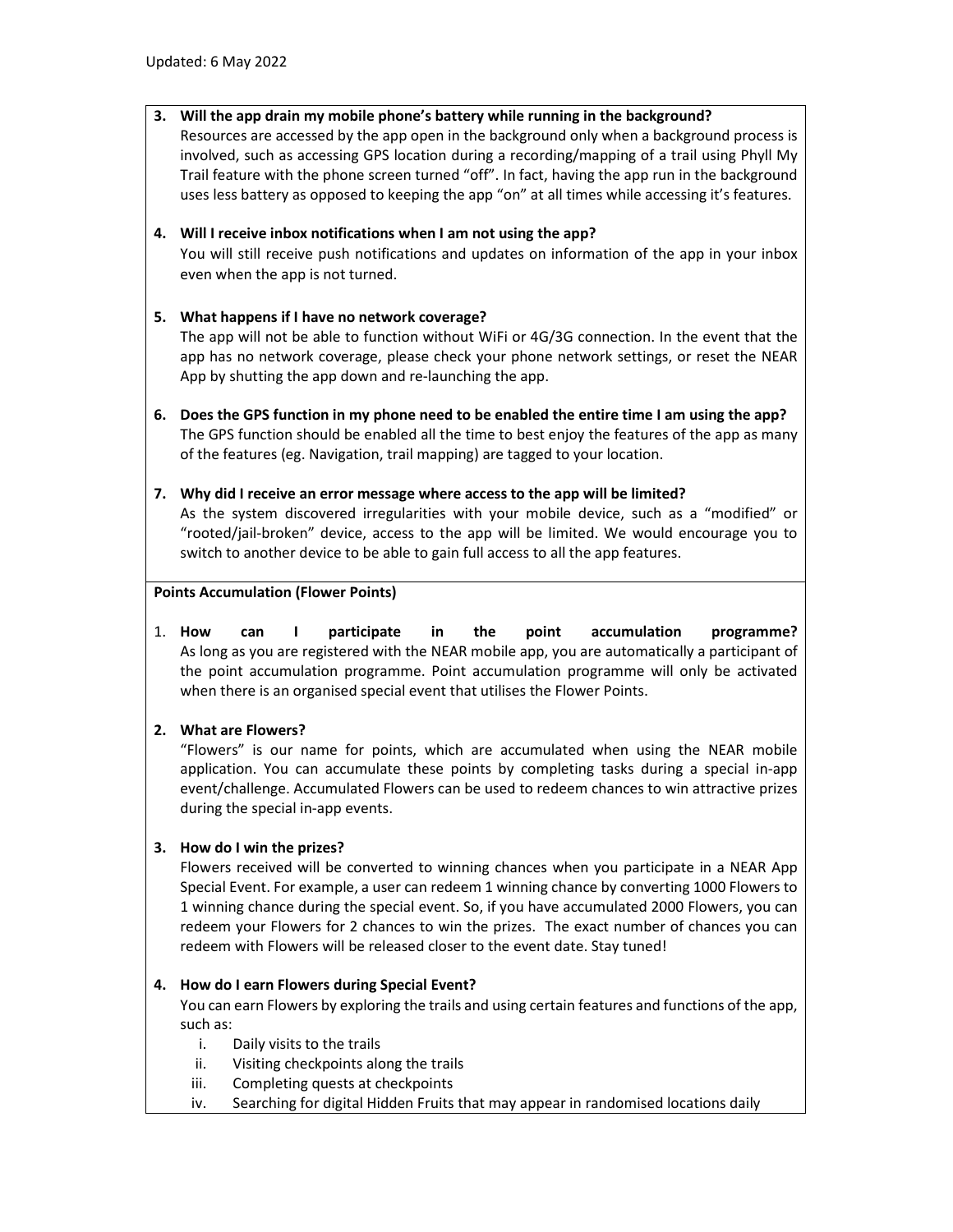**5. How many Flowers are given for each feature or function in the app?**  Details of flower points will only be released nearer to an in-app special event date.

#### **6. Where can I submit Flower Points related feedback?**

You can submit a report via the in-app feature at User Profile->Settings->Feedback & Enquiry.

#### **Special Events**

#### **1. What is this feature about?**

The app will occasionally feature special events which all users can participate in. These special events may be in conjunction with festivities, national celebrations, and partner promotions. Such events may include lucky draws and competitions and may use Flower points. More details will be released nearer to the special event.

#### **2. How do I participate in special events?**

All registered users are eligible to participate in the special events.

#### **3. Will there be announcements made for such special events?**

Announcements will be made via several channels such as the NParks Facebook page and inapp notifications.

#### **4. How long are the special events?**

The duration of each special event may vary and will be shared when the event is announced.

#### **5. Why are there special events?**

Special events provide you and other users with different ways of experiencing the trails. It also encourages you to visit our parks and green spaces more frequently and lead a more active lifestyle.

#### **Special Events - Lucky Draws**

#### **7. When will the lucky draws be held?**

Lucky draws will be held during special events. More details will be released nearer to the special event.

- **8. What prizes can be won?**  More details will be released nearer to the special event.
- **9. Where will the lucky draw be held?**  The lucky draw will be held at NParks Headquarters at Singapore Botanic Gardens.

#### **10.How can we participate in the lucky draw?**

Please see the Specific Terms and Conditions applicable to the lucky draw during the special event.

#### **11. Where can I submit events related feedback?**

You can submit a report via the in-app feature at User Profile->Settings->Feedback & Enquiry.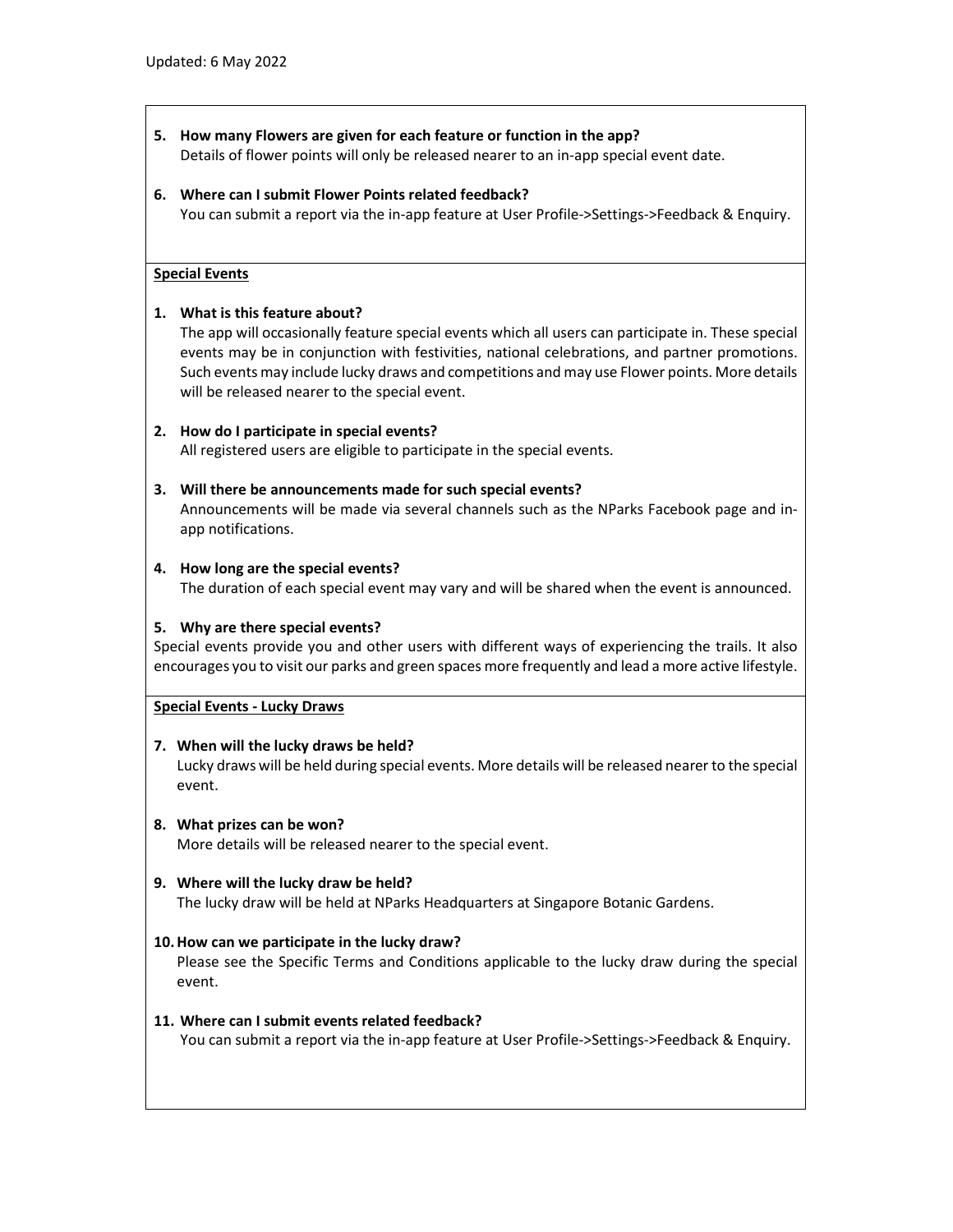## **Navigation (Explore)**

## **1. How do I navigate to the trails?**

You may tap on any point or checkpoint along the trails that you see on the mobile app and the app will activate OneMap navigation service to provide directions and instructions.

# **2. What if I do not have the OneMap app in my phone?**

OneMap navigation is an in-built feature of the NEAR App. There is no need to install OneMap App separately.

# **3. Can I use the NEAR mobile app as a navigation tool to other parts of Singapore?**

You will not be able to use the app as a navigation tool to other parts of Singapore at the moment. The navigation services are currently curated to the designated trails on the app only.

## **4. Can I use other navigation apps to travel to the trails?**

You may use other apps, however navigation along the trail may not be accurate. You will also not be able to enjoy the functions of the app.

## **User-experience Sharing (Community)**

## **1. Who can view my recorded/mapped trails and photo uploads?**

Anyone who has registered to use the app will be able to view the trails and photos residing within the app. However, you have the option to not share photos or keep your recorded/mapped trails under the privacy setting.

## **2. How do I report inappropriate photos?**

You may flag out photos by tapping on the top right corner of the photo and clicking on "Report Post".

# **3. Can I remove my photos after I have uploaded them?**

You may delete them under the 'Me' tab by clicking on the photo and tapping on the 'Delete' option on the top right dropdown menu.

# **4. How long will my photos be featured on the app?**

Your photos will remain in the app unless you or an administrator of the app deletes them.

# **5. Can I share my photos on my personal social media accounts?**

Yes, you may share your photos on your social media accounts via the share feature once your photo has been uploaded onto the app.

**Checkpoints on the Coast-to-Coast (C2C) Trail** 

# **1. Where can I find the Checkpoints?**

The checkpoints are currently available only on the Coast-to-Coast (C2C) Trail. The 10 locations are shown on the homepage map feature of the app.

#### **2. How do I know if I have arrived at a Checkpoint?**

There is a physical signboard at each checkpoint location and there are instructions on how to activate certain features of the app on the signboard.